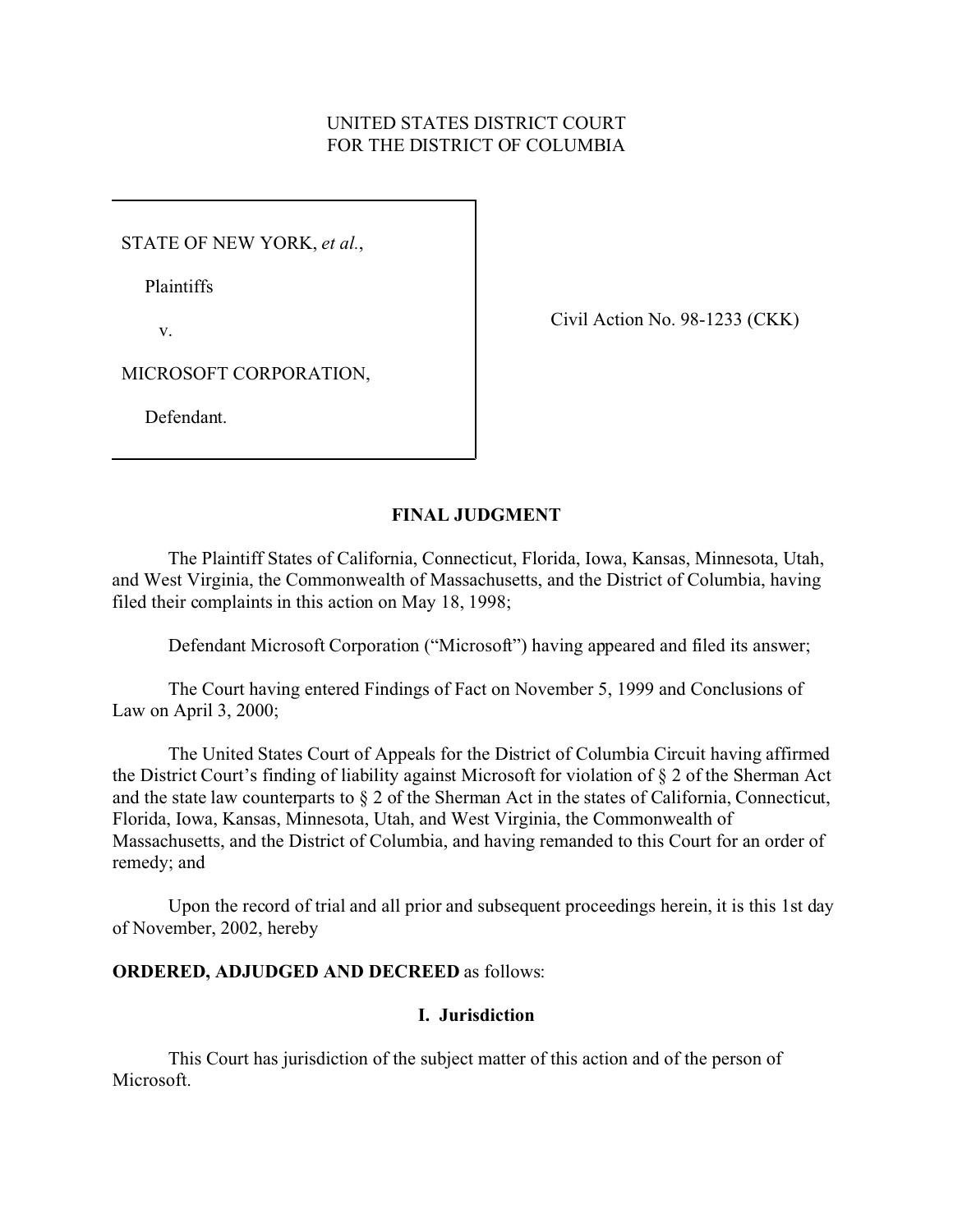### **II. Applicability**

This Final Judgment applies to Microsoft and to each of its officers, directors, agents, employees, subsidiaries, successors and assigns; and to all other persons in active concert or participation with any of them who shall have received actual notice of this Final Judgment by personal service or otherwise.

#### **III. Prohibited Conduct**

- A. Microsoft shall not retaliate against or threaten retaliation against an OEM by altering Microsoft's commercial relations with that OEM, or by withholding newly introduced forms of non-monetary Consideration (including but not limited to new versions of existing forms of non-monetary Consideration) from that OEM, because it is known to Microsoft that the OEM is or is contemplating:
	- 1. developing, distributing, promoting, using, selling, or licensing any software that competes with Microsoft Platform Software or any product or service that distributes or promotes any Non-Microsoft Middleware;
	- 2. shipping a Personal Computer that (a) includes both a Windows Operating System Product and a non-Microsoft Operating System, or (b) will boot with more than one Operating System; or
	- 3. exercising any of the options or alternatives provided for under this Final Judgment.

Nothing in this provision shall prohibit Microsoft from enforcing any provision of any license with any OEM or any intellectual property right that is not inconsistent with this Final Judgment. Microsoft shall not terminate a Covered OEM's license for a Windows Operating System Product without having first given the Covered OEM written notice of the reasons for the proposed termination and not less than thirty days' opportunity to cure. Notwithstanding the foregoing, Microsoft shall have no obligation to provide such a termination notice and opportunity to cure to any Covered OEM that has received two or more such notices during the term of its Windows Operating System Product license.

Nothing in this provision shall prohibit Microsoft from providing Consideration to any OEM with respect to any Microsoft product or service where that Consideration is commensurate with the absolute level or amount of that OEM's development, distribution, promotion, or licensing of that Microsoft product or service.

- B. Microsoft's provision of Windows Operating System Products to Covered OEMs shall be pursuant to uniform license agreements with uniform terms and conditions. Without limiting the foregoing, Microsoft shall charge each Covered OEM the applicable royalty for Windows Operating System Products as set forth on a schedule, to be established by Microsoft and published on a web site accessible to the Plaintiffs and all Covered OEMs, that provides for uniform royalties for Windows Operating System Products, except that:
	- 1. the schedule may specify different royalties for different language versions;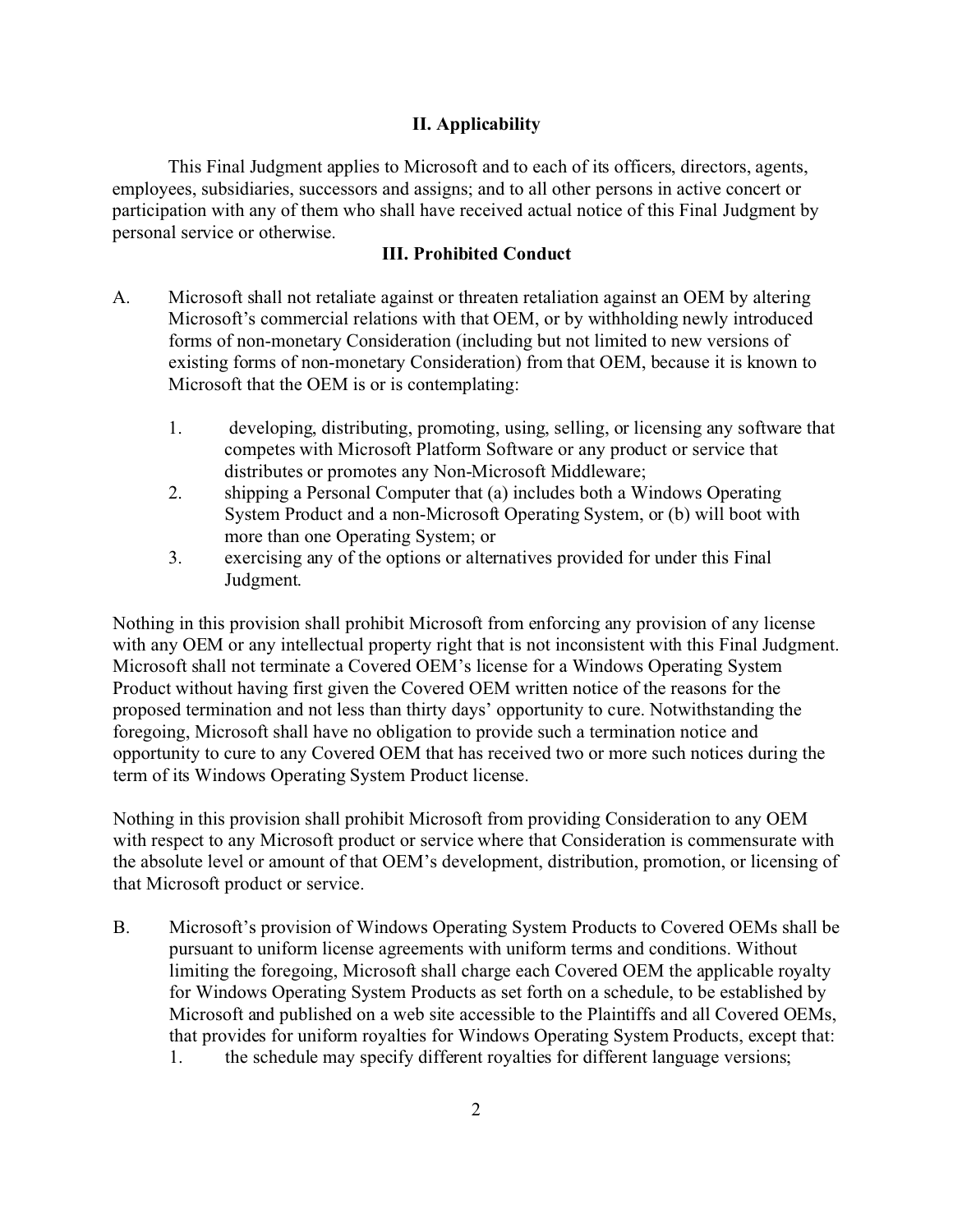- 2. the schedule may specify reasonable volume discounts based upon the actual volume of licenses of any Windows Operating System Product or any group of such products; and
- 3. the schedule may include market development allowances, programs, or other discounts in connection with Windows Operating System Products, provided that:
	- a. such discounts are offered and available uniformly to all Covered OEMs, except that Microsoft may establish one uniform discount schedule for the ten largest Covered OEMs and a second uniform discount schedule for the eleventh through twentieth largest Covered OEMs, where the size of the OEM is measured by volume of licenses;
	- b. such discounts are based on objective, verifiable criteria that shall be applied and enforced on a uniform basis for all Covered OEMs; and
	- c. such discounts or their award shall not be based on or impose any criterion or requirement that is otherwise inconsistent with any portion of this Final Judgment.
- C. Microsoft shall not restrict by agreement any OEM licensee from exercising any of the following options or alternatives:
	- 1. Installing, and displaying icons, shortcuts, or menu entries for, any Non-Microsoft Middleware or any product or service (including but not limited to IAP products or services) that distributes, uses, promotes, or supports any Non-Microsoft Middleware, on the desktop or Start menu, or anywhere else in a Windows Operating System Product where a list of icons, shortcuts, or menu entries for applications are generally displayed, except that Microsoft may restrict an OEM from displaying icons, shortcuts and menu entries for any product in any list of such icons, shortcuts, or menu entries specified in the Windows documentation as being limited to products that provide particular types of functionality, provided that the restrictions are non-discriminatory with respect to non-Microsoft and Microsoft products.
	- 2. Distributing or promoting Non-Microsoft Middleware by installing and displaying on the desktop shortcuts of any size or shape so long as such shortcuts do not impair the functionality of the user interface.
	- 3. Launching automatically, at the conclusion of the initial boot sequence or subsequent boot sequences, or upon connections to or disconnections from the Internet, any Non-Microsoft Middleware, except that Microsoft may restrict the launching of Non-Microsoft Middleware which replaces or drastically alters the Windows Operating System Product user interface.
	- 4. Offering users the option of launching other Operating Systems from the Basic Input/Output System or a non-Microsoft boot-loader or similar program that launches prior to the start of the Windows Operating System Product.
	- 5. Presenting during the initial boot sequence its own IAP offer*.*
	- 6. Exercising any of the options provided in Section III.H of this Final Judgment.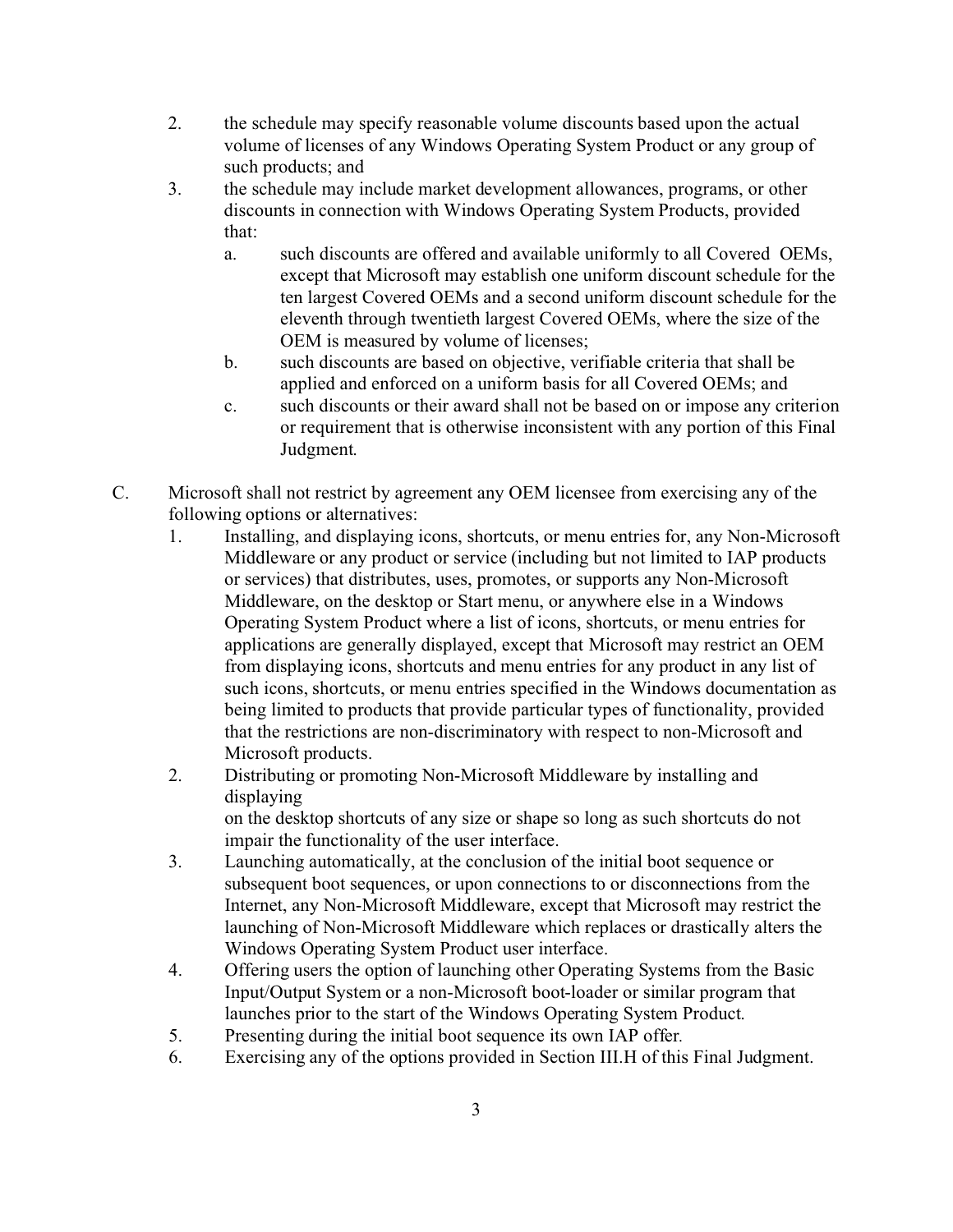- D. Starting at the earlier of the release of Service Pack 1 for Windows XP or three months after the entry of this Final Judgment, Microsoft shall disclose to ISVs, IHVs, IAPs, ICPs, and OEMs, for the sole purpose of interoperating with a Windows Operating System Product, via the Microsoft Developer Network ("MSDN") or similar mechanisms, the APIs and related Documentation that are used by Microsoft Middleware to interoperate with a Windows Operating System Product. For purposes of this Section III.D, the term APIs means the interfaces, including any associated callback interfaces, that Microsoft Middleware running on a Windows Operating System Product uses to call upon that Windows Operating System Product in order to obtain any services from that Windows Operating System Product. In the case of a new major version of Microsoft Middleware, the disclosures required by this Section III.D shall occur no later than the last major beta test release of that Microsoft Middleware. In the case of a new version of a Windows Operating System Product, the obligations imposed by this Section III.D shall occur in a Timely Manner.
- E. Starting three months after the entry of this Final Judgment to the Court, Microsoft shall make available for use by third parties, for the sole purpose of interoperating or communicating with a Windows Operating System Product, on reasonable and non-discriminatory terms (consistent with Section III.I), any Communications Protocol that is, on or after the date this Final Judgment is submitted to the Court, (i) implemented in a Windows Operating System Product installed on a client computer, and (ii) used to interoperate, or communicate, natively (i.e., without the addition of software code to the client operating system product) with a Microsoft server operating system product.
- F. 1. Microsoft shall not retaliate against or threaten retaliation against any ISV or IHV because of that ISV's or IHV's:
	- a. developing, using, distributing, promoting or supporting any software that competes with Microsoft Platform Software or any software that runs on any software that competes with Microsoft Platform Software, or
	- b. exercising any of the options or alternatives provided for under this Final Judgment.
	- 2. Microsoft shall not enter into any agreement relating to a Windows Operating System Product that conditions the grant of any Consideration on an ISV's refraining from developing, using, distributing, or promoting any software that competes with Microsoft Platform Software or any software that runs on any software that competes with Microsoft Platform Software, except that Microsoft may enter into agreements that place limitations on an ISV's development, use, distribution or promotion of any such software if those limitations are reasonably necessary to and of reasonable scope and duration in relation to a bona fide contractual obligation of the ISV to use, distribute or promote any Microsoft software or to develop software for, or in conjunction with, Microsoft.
	- 3. Nothing in this section shall prohibit Microsoft from enforcing any provision of any agreement with any ISV or IHV, or any intellectual property right, that is not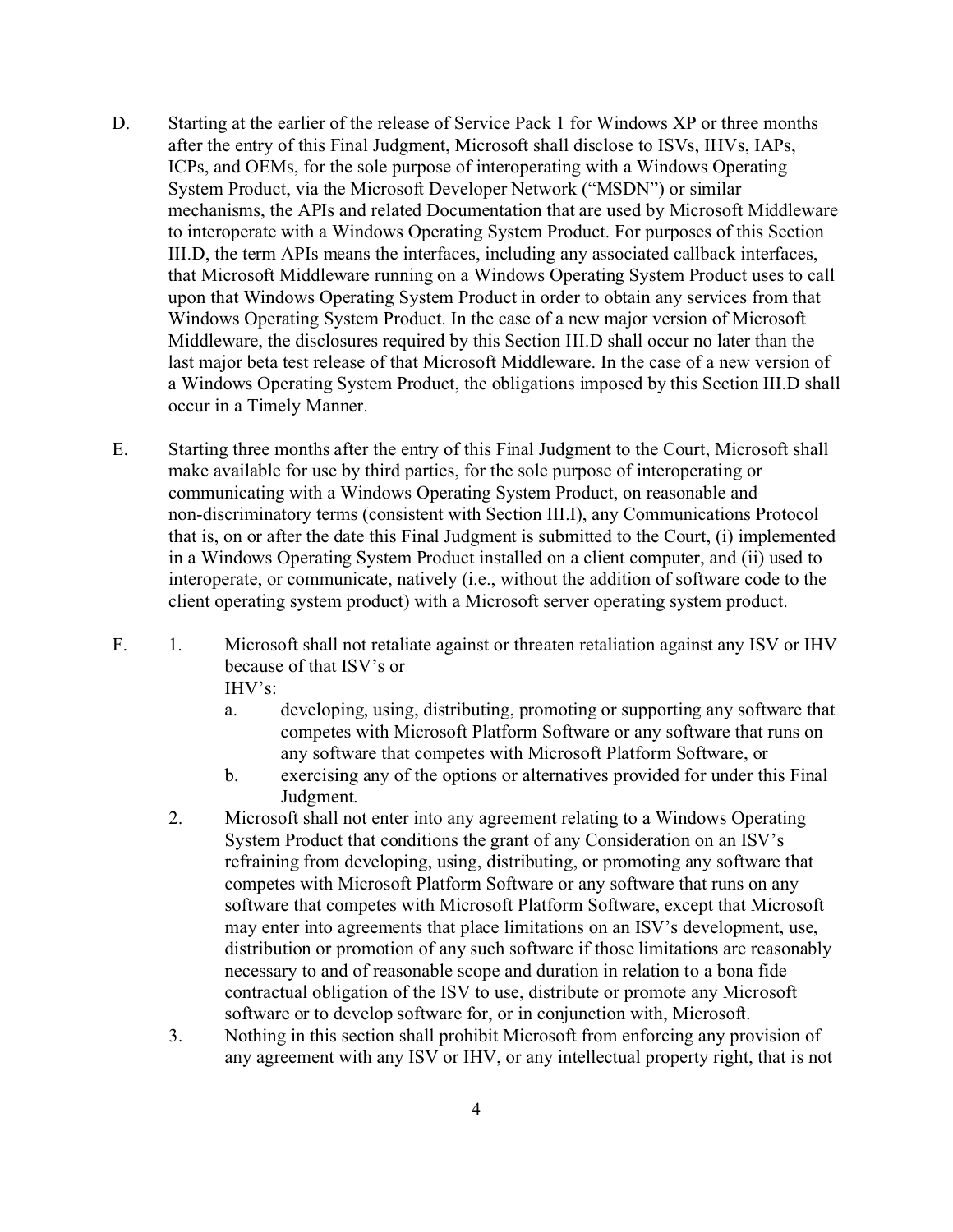inconsistent with this Final Judgment.

- G. Microsoft shall not enter into any agreement with:
	- 1. any IAP, ICP, ISV, IHV or OEM that grants Consideration on the condition that such entity distributes, promotes, uses, or supports, exclusively or in a fixed percentage, any Microsoft Platform Software, except that Microsoft may enter into agreements in which such an entity agrees to distribute, promote, use or support Microsoft Platform Software in a fixed percentage whenever Microsoft in good faith obtains a representation that it is commercially practicable for the entity to provide equal or greater distribution, promotion, use or support for software that competes with Microsoft Platform Software, or
	- 2. any IAP or ICP that grants placement on the desktop or elsewhere in any Windows Operating System Product to that IAP or ICP on the condition that the IAP or ICP refrain from distributing, promoting or using any software that competes with Microsoft Middleware.

Nothing in this section shall prohibit Microsoft from entering into (a) any bona fide joint venture or (b) any joint development or joint services arrangement with any ISV, IHV, IAP, ICP, or OEM for a new product, technology or service, or any material value-add to an existing product, technology or service, in which both Microsoft and the ISV, IHV, IAP, ICP, or OEM contribute significant developer or other resources, that prohibits such entity from competing with the object of the joint venture or other arrangement for a reasonable period of time.

This Section does not apply to any agreements in which Microsoft licenses intellectual property from a third party and such intellectual property license is the principal purpose of the agreement.

- H. Starting at the earlier of the release of Service Pack 1 for Windows XP or *three* months after the entry of this Final Judgment, Microsoft shall:
	- 1. Allow end users (via a mechanism readily accessible from the desktop or Start menu such as an Add/Remove icon) and OEMs (via standard preinstallation kits) to enable or remove access to each Microsoft Middleware Product or Non-Microsoft Middleware Product by (a) displaying or removing icons, shortcuts, or menu entries on the desktop or Start menu, or anywhere else in a Windows Operating System Product where a list of icons, shortcuts, or menu entries for applications are generally displayed, except that Microsoft may restrict the display of icons, shortcuts, or menu entries for any product in any list of such icons, shortcuts, or menu entries specified in the Windows documentation as being limited to products that provide particular types of functionality, provided that the restrictions are non-discriminatory with respect to non-Microsoft and Microsoft products; and (b) enabling or disabling automatic invocations pursuant to Section III.C.3 of this Final Judgment that are used to launch Non-Microsoft Middleware Products or Microsoft Middleware Products. The mechanism shall offer the end user a separate and unbiased choice with respect to enabling or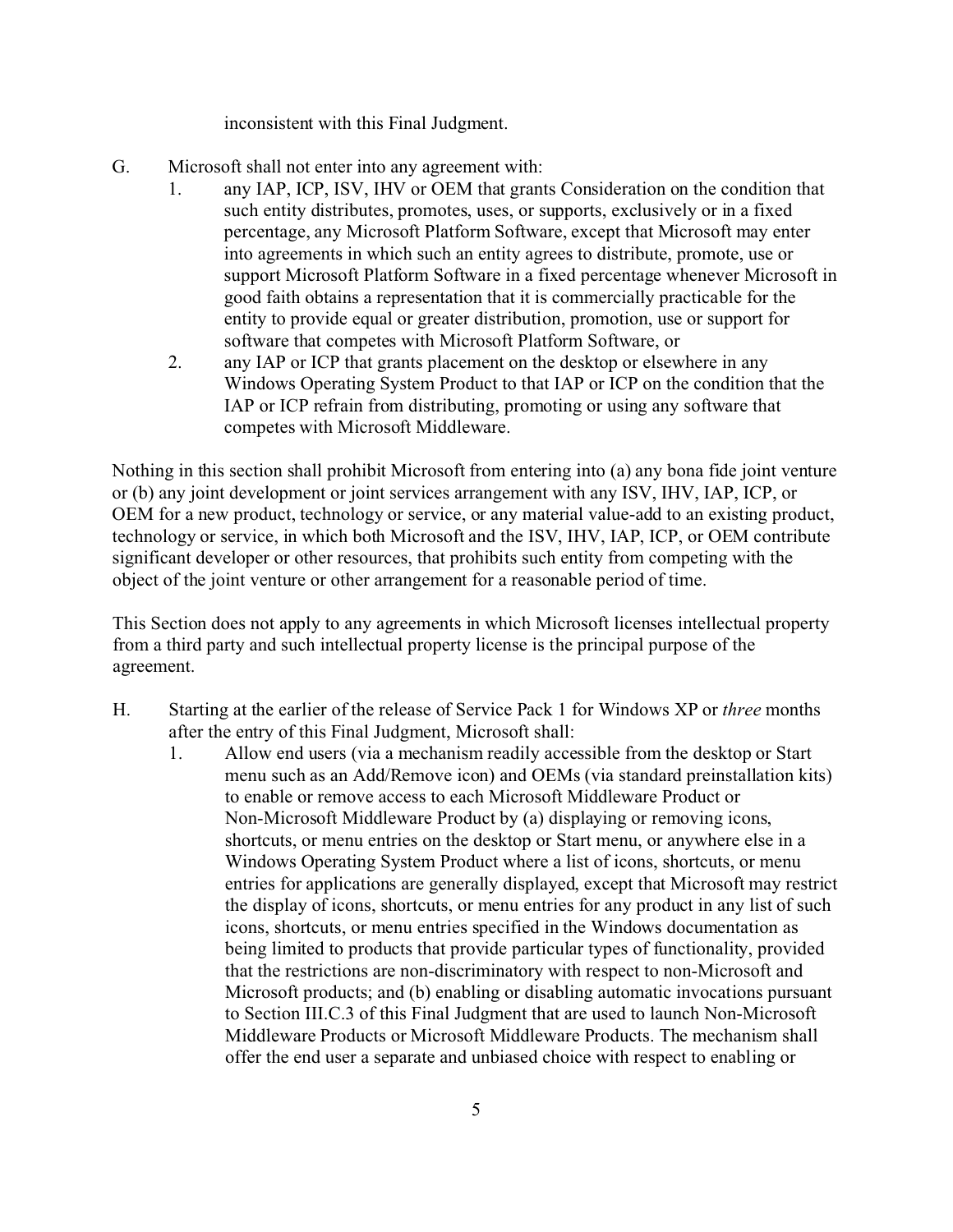removing access (as described in this subsection III.H.1) and altering default invocations (as described in the following subsection III.H.2) with regard to each such Microsoft Middleware Product or Non-Microsoft Middleware Product and may offer the end-user a separate and unbiased choice of enabling or removing access and altering default configurations as to all Microsoft Middleware Products as a group or all Non-Microsoft Middleware Products as a group.

2. Allow end users (via an unbiased mechanism readily available from the desktop or Start menu), OEMs (via standard OEM preinstallation kits), and Non-Microsoft Middleware Products (via a mechanism which may, at Microsoft's option, require confirmation from the end user in an unbiased manner) to designate a Non-Microsoft Middleware Product to be invoked in place of that Microsoft Middleware Product (or vice versa) in any case where the Windows Operating System Product would otherwise launch the Microsoft Middleware Product in a separate Top-Level Window and display either (i) all of the user interface elements or (ii) the Trademark of the Microsoft Middleware Product.

Notwithstanding the foregoing Section III.H.2, the Windows Operating System Product may invoke a Microsoft Middleware Product in any instance in which:

- (a) that Microsoft Middleware Product would be invoked solely for use in interoperating with a server maintained by Microsoft (outside the context of general Web browsing), or
- (b) that designated Non-Microsoft Middleware Product fails to implement a reasonable technical requirement (e.g., a requirement to be able to host a particular ActiveX control) that is necessary for valid technical reasons to supply the end user with functionality consistent with a Windows Operating System Product, provided that the technical reasons are described in writing in a reasonably prompt manner to any ISV that requests them.
- 3. Ensure that a Windows Operating System Product does not (a) automatically alter an OEM's configuration of icons, shortcuts or menu entries installed or displayed by the OEM pursuant to Section III.C of this Final Judgment without first seeking confirmation from the user and (b) seek such confirmation from the end user for an automatic (as opposed to user-initiated) alteration of the OEM's configuration until 14 days after the initial boot up of a new Personal Computer. Any such automatic alteration and confirmation shall be unbiased with respect to Microsoft Middleware Products and Non-Microsoft Middleware. Microsoft shall not alter the manner in which a Windows Operating System Product automatically alters an OEM's configuration of icons, shortcuts or menu entries other than in a new version of a Windows Operating System Product.

Microsoft's obligations under this Section III.H as to any new Windows Operating System Product shall be determined based on the Microsoft Middleware Products which exist seven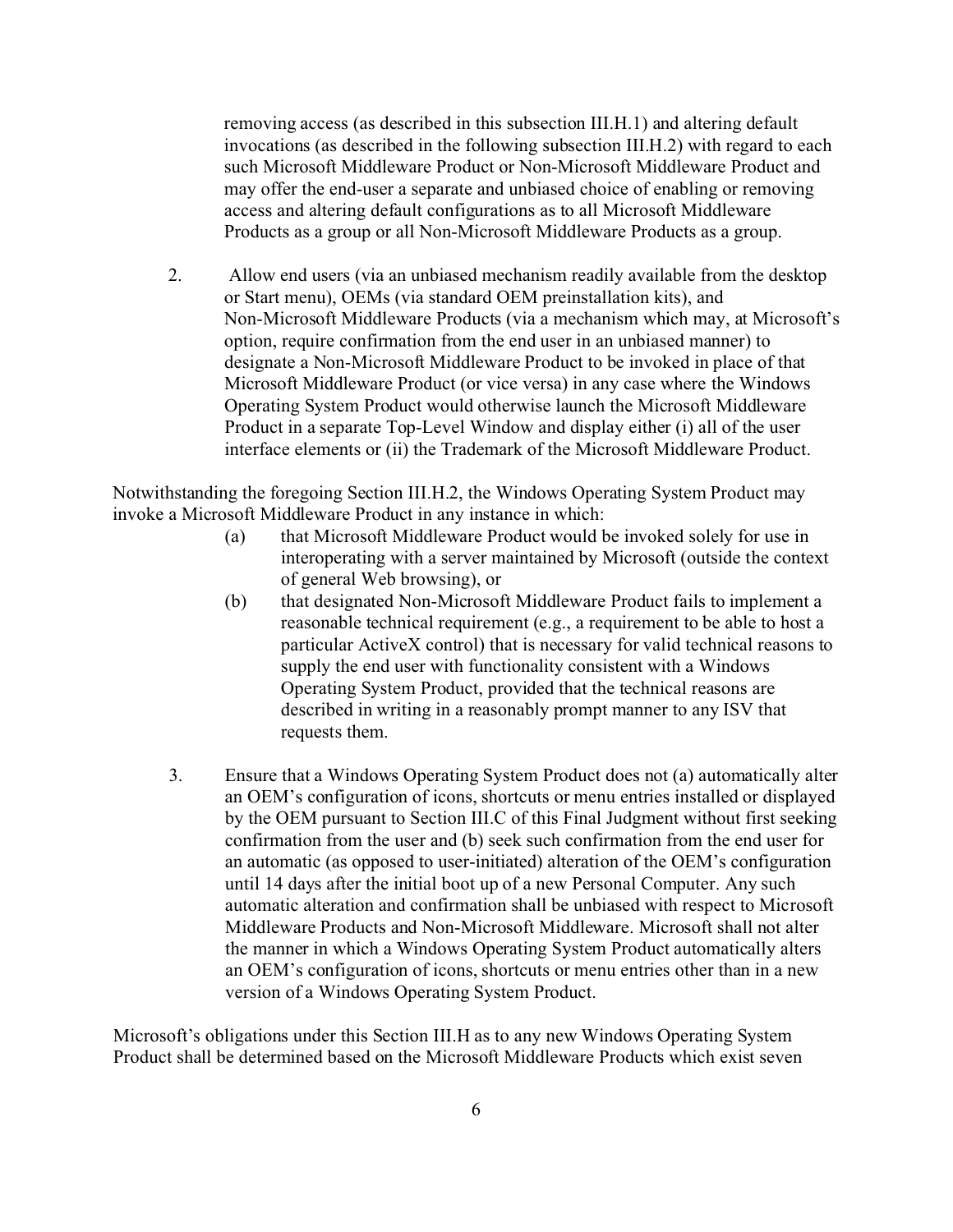months prior to the last beta test version (i.e., the one immediately preceding the first release candidate) of that Windows Operating System Product.

- I. Microsoft shall offer to license to ISVs, IHVs, IAPs, ICPs, and OEMs any intellectual property rights owned or licensable by Microsoft that are required to exercise any of the options or alternatives expressly provided to them under this Final Judgment, provided that
	- 1. all terms, including royalties or other payment of monetary consideration, are reasonable and non-discriminatory;
	- 2. the scope of any such license (and the intellectual property rights licensed thereunder) need be no broader than is necessary to ensure that an ISV, IHV, IAP, ICP or OEM is able to exercise the options or alternatives expressly provided under this Final Judgment (e.g., an ISV's, IHV's, IAP's, ICP's and OEM's option to promote Non-Microsoft Middleware shall not confer any rights to any Microsoft intellectual property rights infringed by that Non-Microsoft Middleware);
	- 3. an ISV's, IHV's, IAP's, ICP's, or OEM's rights may be conditioned on its not assigning, transferring or sublicensing its rights under any license granted under this provision; and
	- 4. the terms of any license granted under this section are in all respects consistent with the express terms of this Final Judgment.

Beyond the express terms of any license granted by Microsoft pursuant to this section, this Final Judgment does not, directly or by implication, estoppel or otherwise, confer any rights, licenses, covenants or immunities with regard to any Microsoft intellectual property to anyone.

- J. No provision of this Final Judgment shall:
	- 1. Require Microsoft to document, disclose or license to third parties: (a) portions of APIs or Documentation or portions or layers of Communications Protocols the disclosure of which would compromise the security of a particular installation or group of installations of anti-piracy, anti-virus, software licensing, digital rights management, encryption or authentication systems, including without limitation, keys, authorization tokens or enforcement criteria; or (b) any API, interface or other information related to any Microsoft product if lawfully directed not to do so by a governmental agency of competent jurisdiction.
	- 2. Prevent Microsoft from conditioning any license of any API, Documentation or Communications Protocol related to anti-piracy systems, anti-virus technologies, license enforcement mechanisms, authentication/authorization security, or third party intellectual property protection mechanisms of any Microsoft product to any person or entity on the requirement that the licensee: (a) has no history of software counterfeiting or piracy or willful violation of intellectual property rights, (b) has a reasonable business need for the API, Documentation or Communications Protocol for a planned or shipping product, (c) meets reasonable, objective standards established by Microsoft for certifying the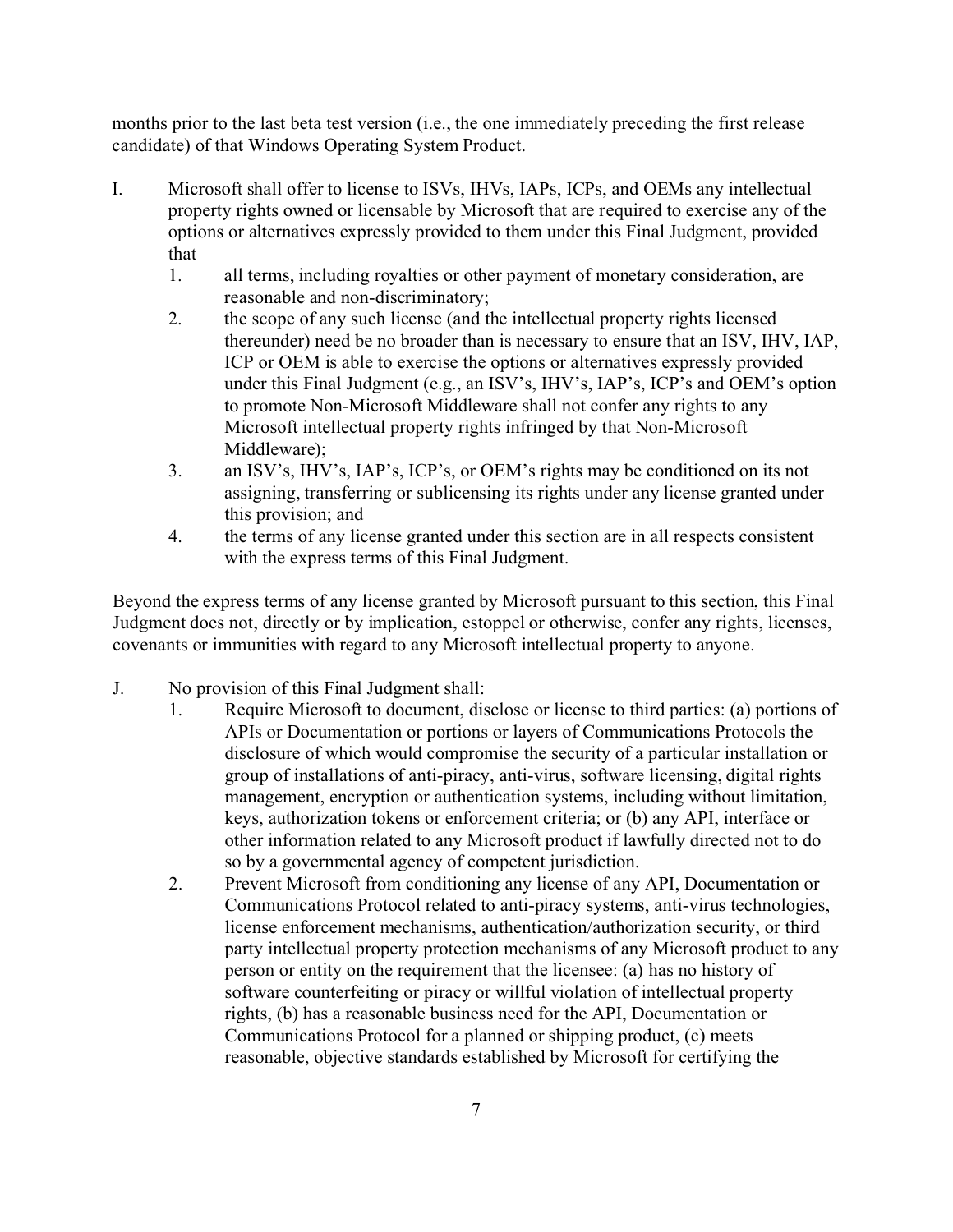authenticity and viability of its business, (d) agrees to submit, at its own expense, any computer program using such APIs, Documentation or Communication Protocols to third-party verification, approved by Microsoft, to test for and ensure verification and compliance with Microsoft specifications for use of the API or interface, which specifications shall be related to proper operation and integrity of the systems and mechanisms identified in this paragraph.

#### **IV. Compliance and Enforcement Procedures**

#### A. Enforcement Authority

- 1. The Plaintiffs shall have exclusive responsibility for enforcing this Final Judgment. Without in any way limiting the sovereign enforcement authority of each of the plaintiff States, the plaintiff States shall form a committee to coordinate their enforcement of this Final Judgment. A plaintiff State shall take no action to enforce this Final Judgment without first consulting the plaintiff States' enforcement committee.
- 2. To determine and enforce compliance with this Final Judgment, duly authorized representatives of the plaintiff States, on reasonable notice to Microsoft and subject to any lawful privilege, shall be permitted the following:
	- a. Access during normal office hours to inspect any and all source code, books, ledgers, accounts, correspondence, memoranda and other documents and records in the possession, custody, or control of Microsoft, which may have counsel present, regarding any matters contained in this Final Judgment.
	- b. Subject to the reasonable convenience of Microsoft and without restraint or interference from it, to interview, informally or on the record, officers, employees, or agents of Microsoft, who may have counsel present, regarding any matters contained in this Final Judgment.
	- c. Upon written request of a duly designated representative of a plaintiff State, on reasonable notice given to Microsoft, Microsoft shall submit such written reports under oath as requested regarding any matters contained in this Final Judgment.

Individual plaintiff States will consult with the plaintiff States' enforcement committee to minimize the duplication and burden of the exercise of the foregoing powers, where practicable.

3. The Plaintiffs shall not disclose any information or documents obtained from Microsoft under this Final Judgment except for the purpose of securing compliance with this Final Judgment, in a legal proceeding to which one or more of the Plaintiffs is a party, or as otherwise required by law; provided that the relevant Plaintiff(s) must provide ten days' advance notice to Microsoft before disclosing in any legal proceeding (other than a grand jury proceeding) to which Microsoft is not a party any information or documents provided by Microsoft pursuant to this Final Judgment which Microsoft has identified in writing as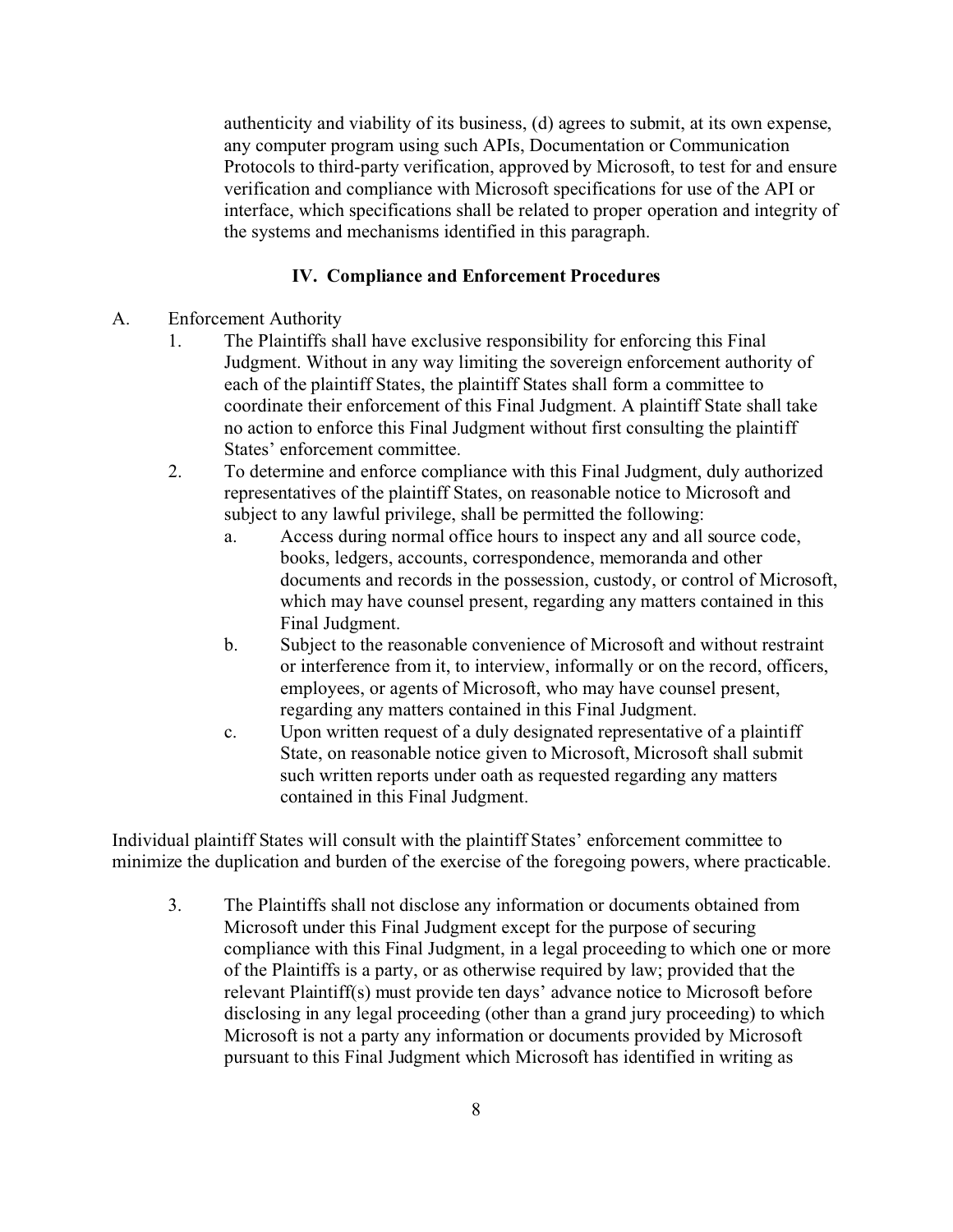material as to which a claim of protection may be asserted under Rule  $26(c)(7)$  of the Federal Rules of Civil Procedure.

- 4. The Plaintiffs shall have the authority to seek such orders as are necessary from the Court to enforce this Final Judgment, provided, however, that the Plaintiffs shall afford Microsoft a reasonable opportunity to cure alleged violations of Sections III.C, III.D, III.E and III.H, provided further that any action by Microsoft to cure any such violation shall not be a defense to enforcement with respect to any knowing, willful or systematic violations.
- B. 1. Compliance Committee. Within 30 days of entry of this Final Judgment, Microsoft shall establish a compliance committee (the "Compliance Committee") of its Board of Directors, consisting of at least three members of the Board of Directors who are not present or former employees of Microsoft.
	- 2. Compliance Officer. The Compliance Committee shall hire a Compliance Officer, who shall report directly to the Compliance Committee and to the Chief Executive Officer of Microsoft. The Compliance Officer shall be responsible for development and supervision of Microsoft's internal programs to ensure compliance with the antitrust laws and this Final Judgment. Microsoft shall give the Compliance Officer all necessary authority and resources to discharge the responsibilities listed herein.
	- 3. Duties of Compliance Officer. The Compliance Officer shall:
		- a. within 60 days after entry of this Final Judgment, arrange for delivery to all officers and directors of Microsoft a copy of this Final Judgment together with additional informational materials describing the conduct prohibited and required by this Final Judgment;
		- b. arrange for delivery in a timely manner of a copy of this Final Judgment and such additional informational materials to any person who succeeds to a position described in Section IV.B.3.a above;
		- c. ensure that those persons described in subsection c.i above are annually briefed on the meaning and requirements of this Final Judgment and the United States antitrust laws and advising them that Microsoft's legal advisors are available to confer with them regarding any question concerning compliance with this Final Judgment or under the United States antitrust laws;
		- d. obtain from each person described in Section IV.B.3.a within 60 days of entry of this Final Judgment and annually thereafter, and for each person thereafter succeeding to such a position within 10 days of such succession and annually thereafter, a written certification that he or she: (i) has read, understands, and agrees to abide by the terms of, and has to their knowledge not violated, this Final Judgment; and (ii) has been advised and understands that his or her failure to comply with this Final Judgment may result in a finding of contempt of court;
		- e. maintain a record of persons to whom this Final Judgment has been distributed and from whom, pursuant to Section V.B.3.d above has been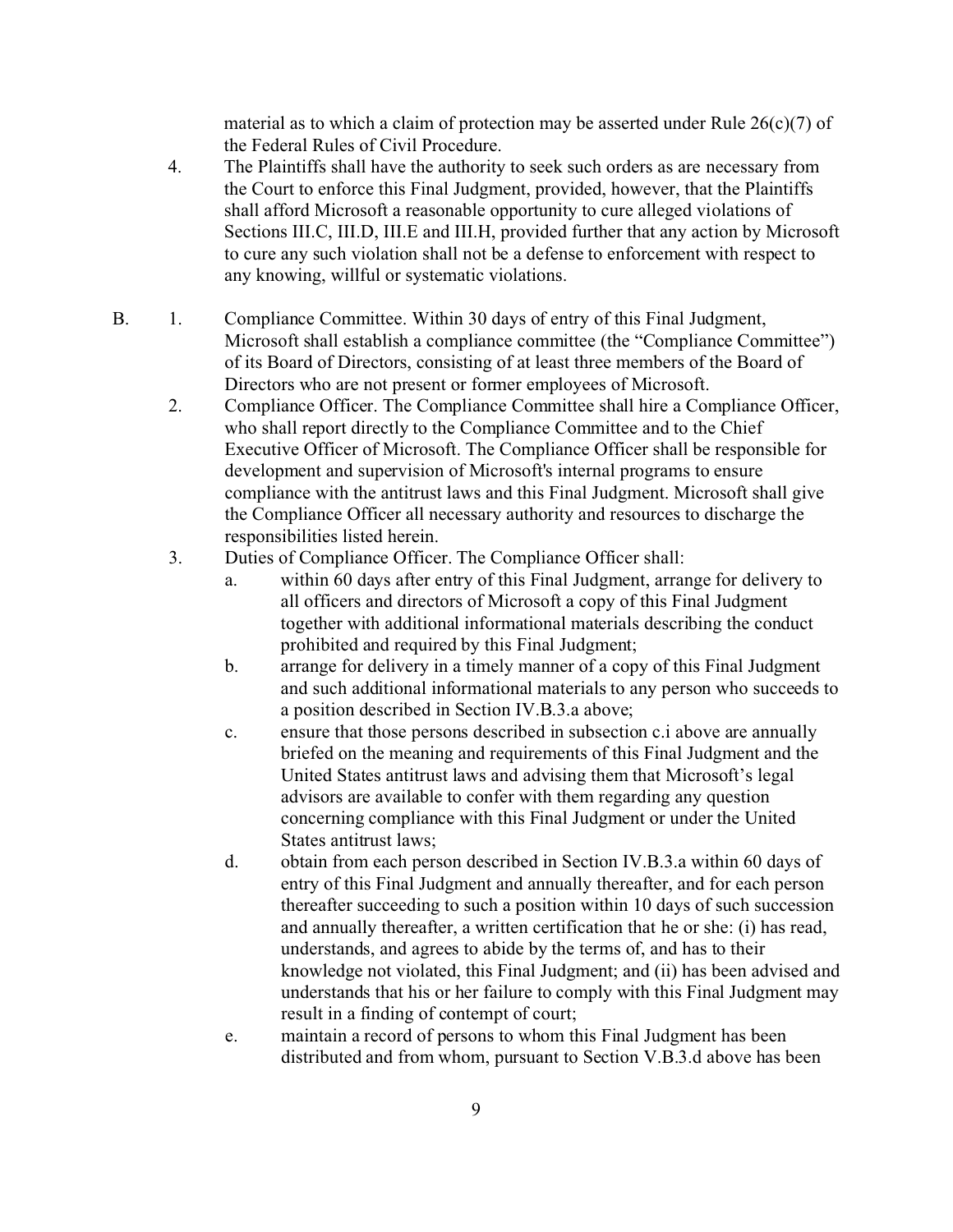obtained;

- f. on an annual basis, certify to the Plaintiffs that Microsoft is fully compliant with this Final Judgment;
- g. maintain a record of all complaints received and action taken by Microsoft with respect to each such complaint; and
- g. report promptly to the Plaintiffs any credible evidence of violation of this Final Judgment.
- 4. The Compliance Officer may be removed only by the Chief Executive Officer with the concurrence of the Compliance Committee.

## **V. Termination**

- A. Unless this Court grants an extension, this Final Judgment will expire on the fifth anniversary of the date on which it takes effect.
- B. In any enforcement proceeding in which the Court has found that Microsoft has engaged in a pattern of willful and systematic violations, the Plaintiffs may apply to the Court for a one-time extension of this Final Judgment of up to two years, together with such other relief as the Court may deem appropriate.

### **VI. Definitions**

- A. "API" means application programming interface, including any interface that Microsoft is obligated to disclose pursuant to III.D.
- B. "Communications Protocol" means the set of rules for information exchange to accomplish predefined tasks between a Windows Operating System Product and a server operating system product connected via a network, including, but not limited to, a local area network, a wide area network or the Internet. These rules govern the format, semantics, timing, sequencing, and error control of messages exchanged over a network.
- C. "Consideration" means any monetary payment or the provision of preferential licensing terms; technical, marketing, and sales support; enabling programs; product information; information about future plans; developer support; hardware or software certification or approval; or permission to display trademarks, icons or logos.
- D. "Covered OEMs" means the 20 OEMs with the highest worldwide volume of licenses of Windows Operating System Products reported to Microsoft in Microsoft's fiscal year preceding the effective date of the Final Judgment. The OEMs that fall within this definition of Covered OEMs shall be recomputed by Microsoft as soon as practicable after the close of each of Microsoft's fiscal years.
- E. "Documentation" means all information regarding the identification and means of using APIs that a person of ordinary skill in the art requires to make effective use of those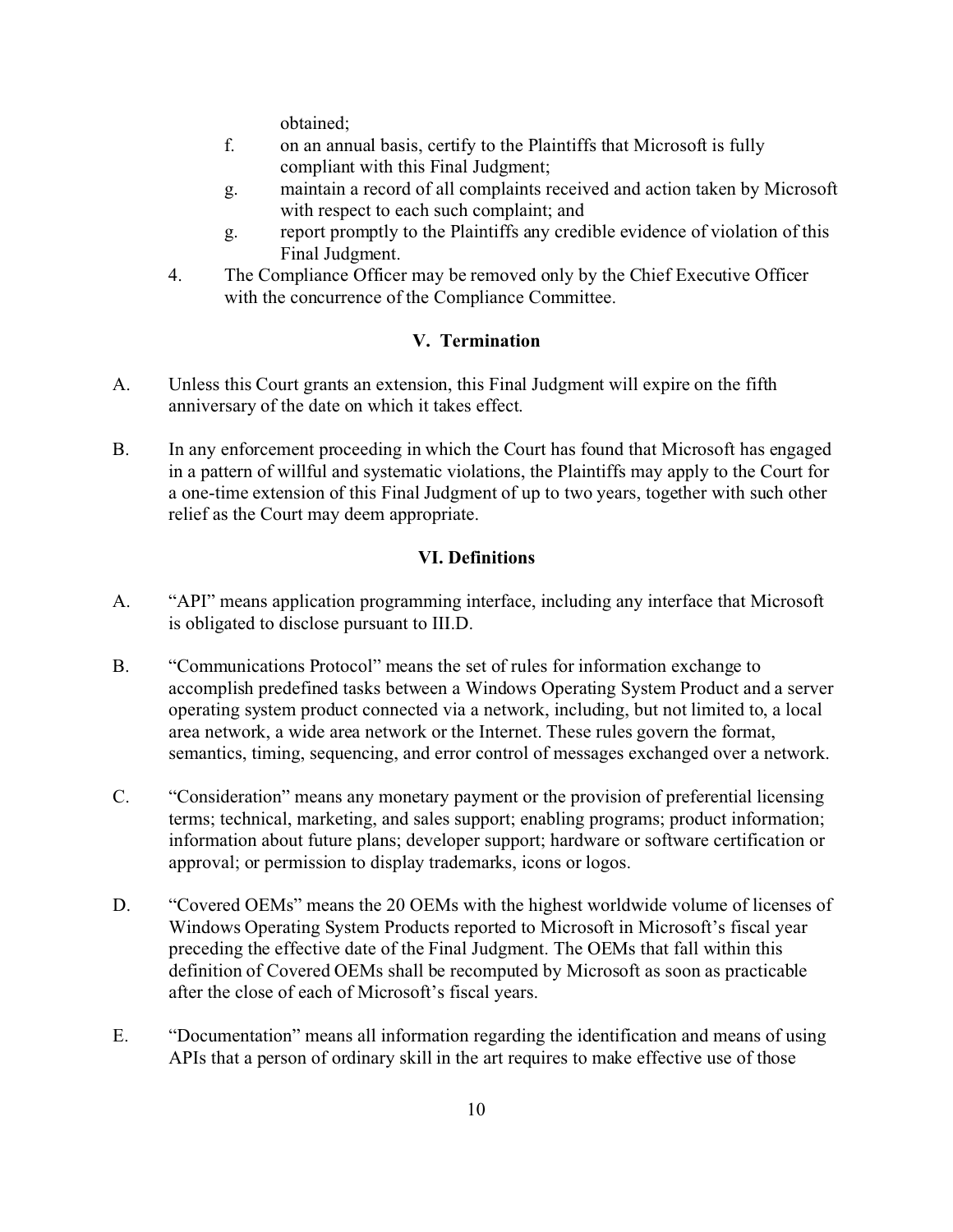APIs. Such information shall be of the sort and to the level of specificity, precision and detail that Microsoft customarily provides for APIs it documents in the Microsoft Developer Network ("MSDN").

- F. "IAP" means an Internet access provider that provides consumers with a connection to the Internet, with or without its own proprietary content.
- G. "ICP" means an Internet content provider that provides content to users of the Internet by maintaining Web sites.
- H. "IHV" means an independent hardware vendor that develops hardware to be included in or used with a Personal Computer running a Windows Operating System Product.
- I. "ISV" means an entity other than Microsoft that is engaged in the development or marketing of software products.
- J. "Microsoft Middleware" means software code that
	- 1. Microsoft distributes separately from a Windows Operating System Product to update that Windows Operating System Product;
	- 2. is Trademarked or is marketed by Microsoft as a major version of any Microsoft Middleware Product defined in section VI.K.1; and
	- 3. provides the same or substantially similar functionality as a Microsoft Middleware Product.

Microsoft Middleware shall include at least the software code that controls most or all of the user interface elements of that Microsoft Middleware. Software code described as part of, and distributed separately to update, a Microsoft Middleware Product shall not be deemed Microsoft Middleware unless identified as a new major version of that Microsoft Middleware Product. A major version shall be identified by a whole number or by a number with just a single digit to the right of the decimal point.

### K. "Microsoft Middleware Product" means

- 1. the functionality provided by Internet Explorer, Microsoft's Java Virtual Machine, Windows Media Player, Windows Messenger, Outlook Express and their successors in a Windows Operating System Product, and
- 2. for any functionality that is first licensed, distributed or sold by Microsoft after the entry of this Final Judgment and that is part of any Windows Operating System Product
	- a. Internet browsers, email client software, networked audio/video client software, instant messaging software or
	- b. functionality provided by Microsoft software that
		- i. is, or in the year preceding the commercial release of any new Windows Operating System Product was, distributed separately by Microsoft (or by an entity acquired by Microsoft) from a Windows Operating System Product;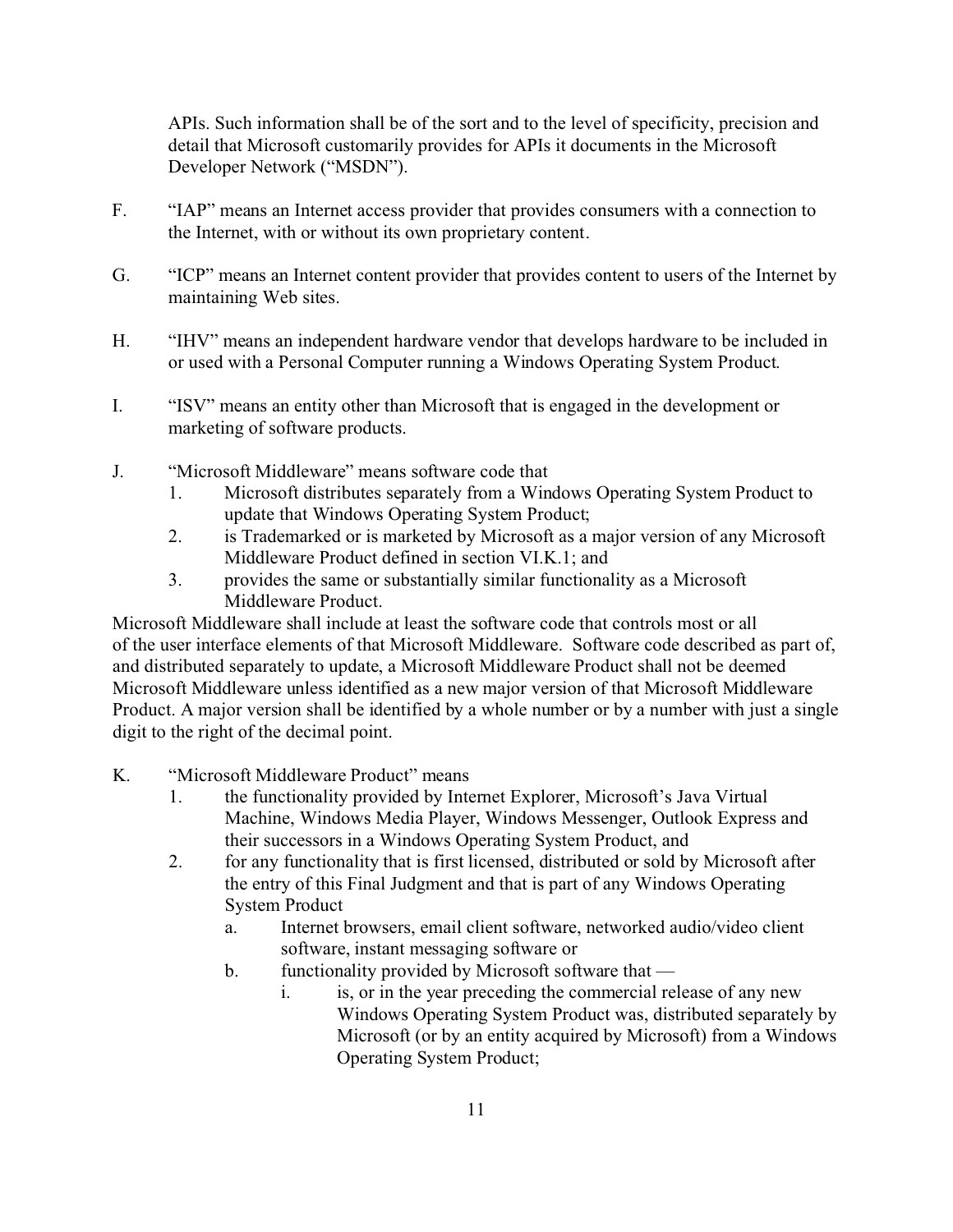- ii. is similar to the functionality provided by a Non-Microsoft Middleware Product; and
- iii. is Trademarked.

Functionality that Microsoft describes or markets as being part of a Microsoft Middleware Product (such as a service pack, upgrade, or bug fix for Internet Explorer), or that is a version of a Microsoft Middleware Product (such as Internet Explorer 5.5), shall be considered to be part of that Microsoft Middleware Product.

- L. "Microsoft Platform Software" means (i) a Windows Operating System Product and/or (ii) a Microsoft Middleware Product.
- M. "Non-Microsoft Middleware" means a non-Microsoft software product running on a Windows Operating System Product that exposes a range of functionality to ISVs through published APIs, and that could, if ported to or made interoperable with, a non-Microsoft Operating System, thereby make it easier for applications that rely in whole or in part on the functionality supplied by that software product to be ported to or run on that non-Microsoft Operating System.
- N. "Non-Microsoft Middleware Product" means a non-Microsoft software product running on a Windows Operating System Product (i) that exposes a range of functionality to ISVs through published APIs, and that could, if ported to or made interoperable with, a non-Microsoft Operating System, thereby make it easier for applications that rely in whole or in part on the functionality supplied by that software product to be ported to or run on that non-Microsoft Operating System, and (ii) of which at least one million copies were distributed in the United States within the previous year.
- O. "OEM" means an original equipment manufacturer of Personal Computers that is a licensee of a Windows Operating System Product.
- P. "Operating System" means the software code that, inter alia, (i) controls the allocation and usage of hardware resources (such as the microprocessor and various peripheral devices) of a Personal Computer, (ii) provides a platform for developing applications by exposing functionality to ISVs through APIs, and (iii) supplies a user interface that enables users to access functionality of the operating system and in which they can run applications.
- Q. "Personal Computer" means any computer configured so that its primary purpose is for use by one person at a time, that uses a video display and keyboard (whether or not that video display and keyboard is included) and that contains an Intel x86 compatible (or successor) microprocessor. Servers, television set top boxes, handheld computers, game consoles, telephones, pagers, and personal digital assistants are examples of products that are not Personal Computers within the meaning of this definition.
- R. "Timely Manner" means at the time Microsoft first releases a beta test version of a Windows Operating System Product that is made available via an MSDN subscription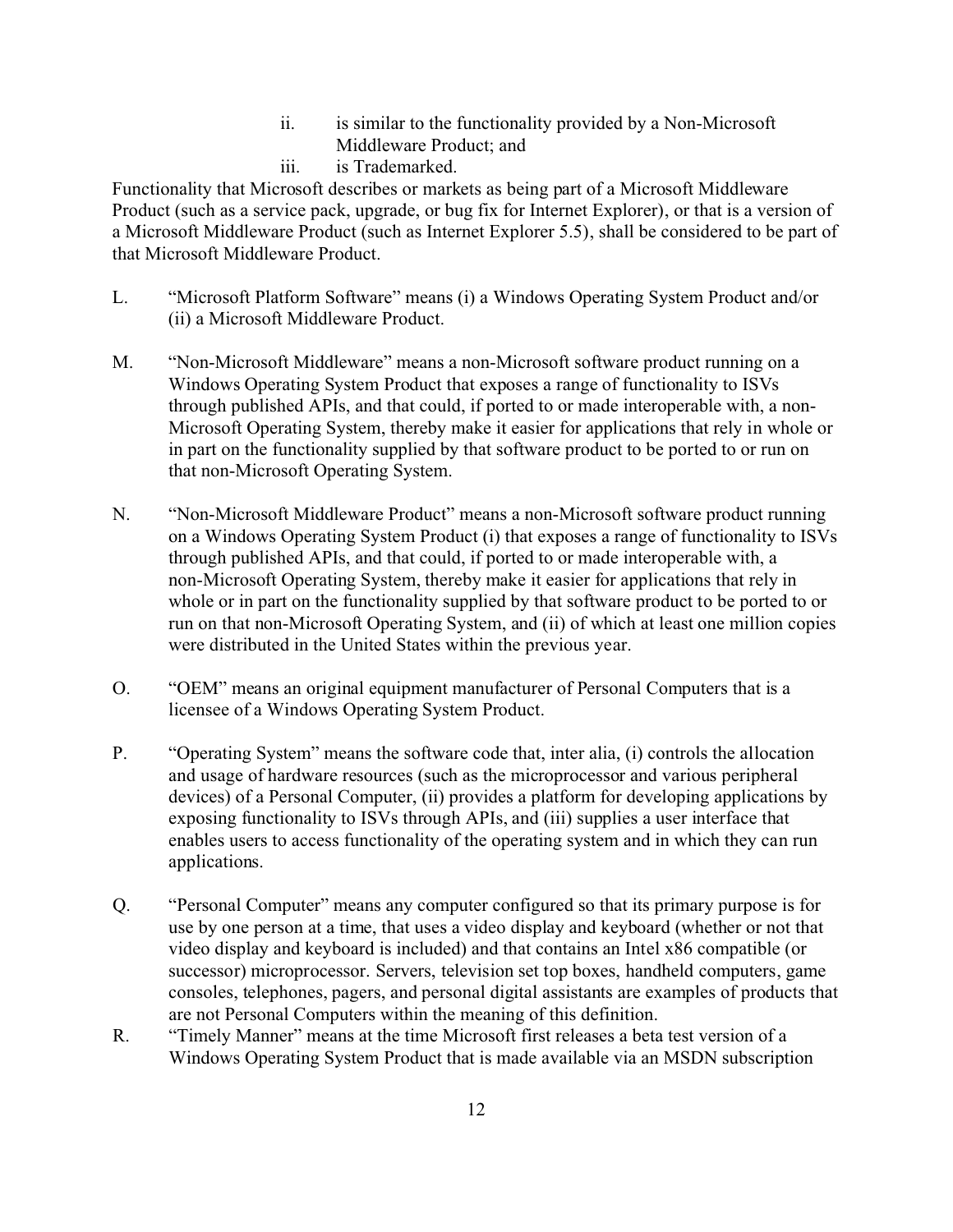offering or of which 150,000 or more beta copies are distributed.

- S. "Top-Level Window" means a window displayed by a Windows Operating System Product that (a) has its own window controls, such as move, resize, close, minimize, and maximize, (b) can contain sub-windows, and (c) contains user interface elements under the control of at least one independent process.
- T. "Trademarked" means distributed in commerce and identified as distributed by a name other than Microsoft® or Windows® that Microsoft has claimed as a trademark or service mark by (i) marking the name with trademark notices, such as  $\mathcal{R}$  or  $TM$ , in connection with a product distributed in the United States; (ii) filing an application for trademark protection for the name in the United States Patent and Trademark Office; or (iii) asserting the name as a trademark in the United States in a demand letter or lawsuit. Any product distributed under descriptive or generic terms or a name comprised of the Microsoft® or Windows® trademarks together with descriptive or generic terms shall not be Trademarked as that term is used in this Final Judgment. Microsoft hereby disclaims any trademark rights in such descriptive or generic terms apart from the Microsoft® or Windows® trademarks, and hereby abandons any such rights that it may acquire in the future.
- U. "Windows Operating System Product" means the software code (as opposed to source code) distributed commercially by Microsoft for use with Personal Computers as Windows 2000 Professional, Windows XP Home, Windows XP Professional, and successors to the foregoing, including the Personal Computer versions of the products currently code named "Longhorn" and "Blackcomb" and their successors, including upgrades, bug fixes, service packs, etc. The software code that comprises a Windows Operating System Product shall be determined by Microsoft in its sole discretion.

### **VII. Further Elements**

Jurisdiction is retained by this Court over this action such that the Court may act *sua sponte* to issue further orders or directions, including but not limited to orders or directions relating to the construction or carrying out of this Final Judgment, the enforcement of compliance therewith, the modification thereof, and the punishment of any violation thereof.

Jurisdiction is retained by this Court over this action and the parties thereto for the purpose of enabling the parties to this action to apply to this Court at any time for further orders and directions as may be necessary or appropriate to carry out or construe this Final Judgment, to modify or terminate any of its provisions, to enforce compliance, and to punish violations of its provisions.

Unless otherwise indicated, the provisions of this Final Judgment shall take effect 30 days after the date on which it is entered.

In accordance with the imposition and affirmance of liability, the Plaintiff States shall submit a